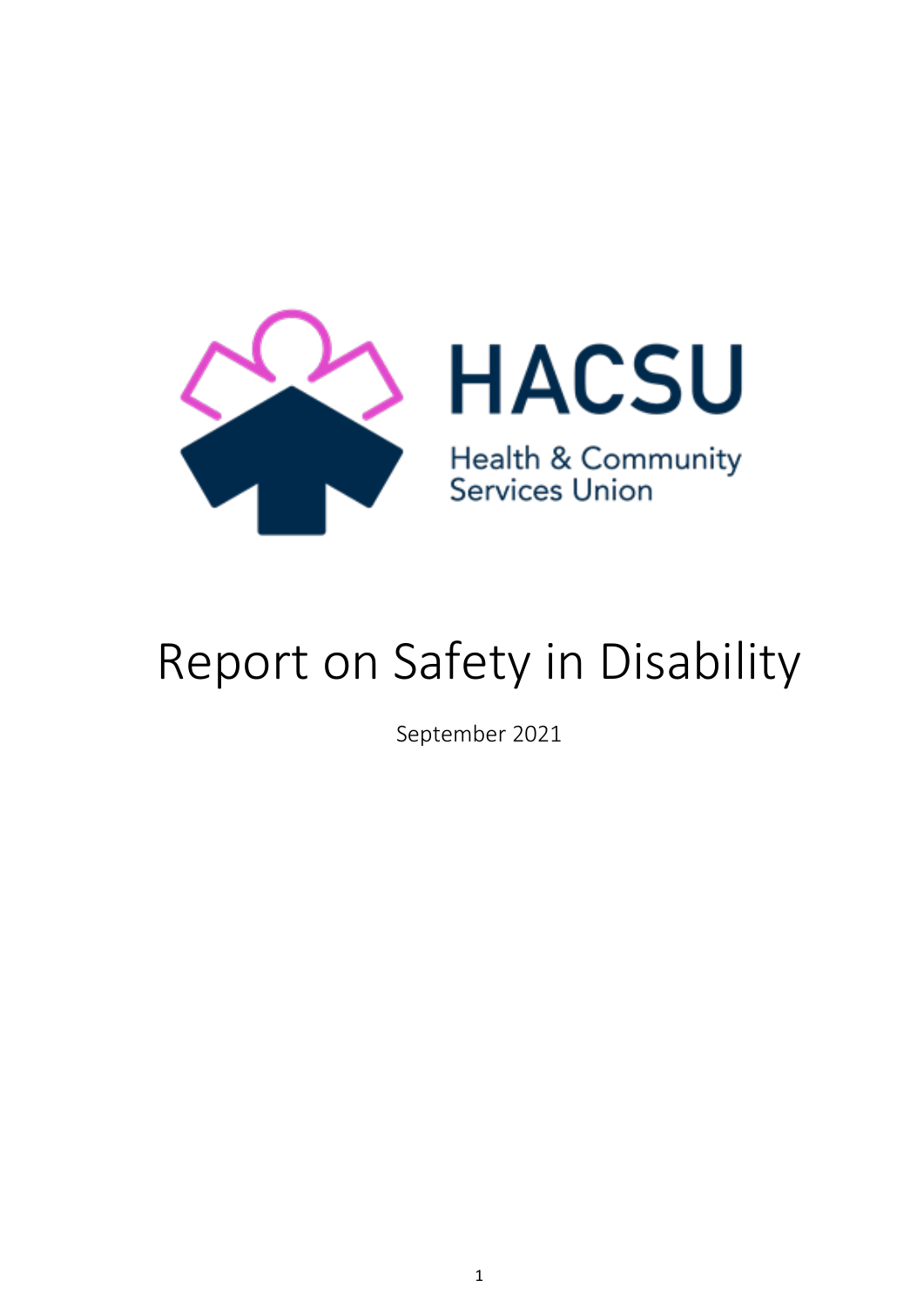# **Introduction**

The Health and Community Services Union (HACSU) is the Victoria No. 2 Branch of the Health Services Union (HSU). HACSU is one of the fastest growing HSU Branches in Australia, with over 10,000 members working in mental health, disability, and drug and alcohol services across Victoria.

For over a century, HACSU has represented workers who make a real difference to lives of people living with mental illness, disability, and drug and alcohol addiction. HACSU members are employed in a range of occupations including nurses, health professionals, disability and human service workers, program and support workers, trades and administration.

HACSU's longstanding position is that quality public services for Victorians depend on a quality workforce. This means a workforce that is recognised for its skills, commitment and passion in making sure the most vulnerable and disadvantaged Victorians can live better lives and become active citizens.

For inquiries regarding the contents of this report, please contact: **Paul Healey, HACSU State Secretary**  e**.** paulh@hacsu.asn.au m. 0401 487 235

## **Kate Marshall, HACSU Assistant State Secretary**

e. katem@hacsu.asn.au m. 0437 004 624

#### **Angela Carter, Disability Policy Officer**,

e[. angelac@hacsu.asn.au](mailto:angelac@hacsu.asn.au) m. 0438 288 002

For media enquiries, please contact:

#### **Roisin McGee, Media and Communications Officer**,

e[. comms@hacsu.asn.aum](mailto:comms@hacsu.asn.au). 0499 221 525

*This Report has been authorised by:* 

**Paul Healey,** State Secretary, Health and Community Services Union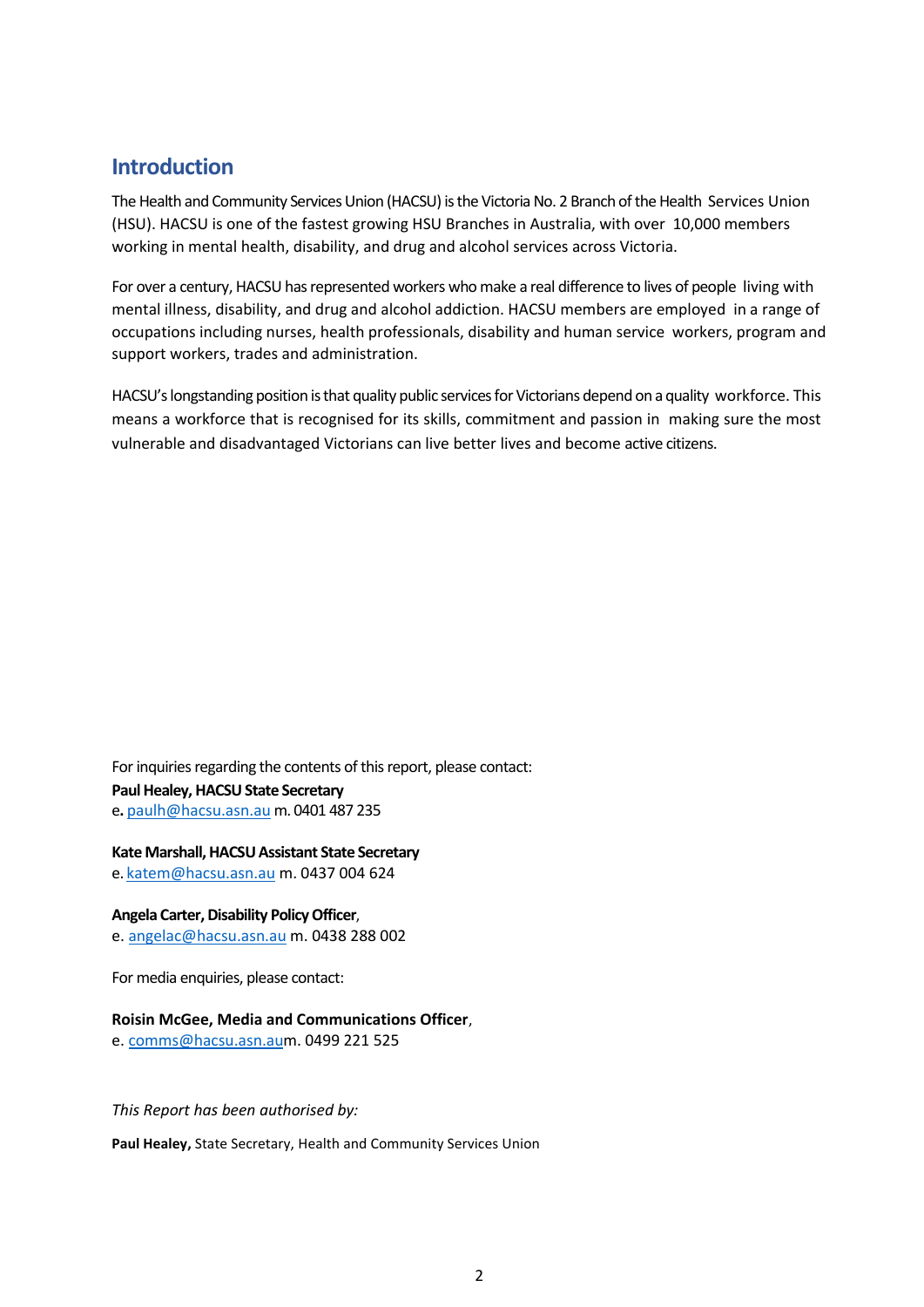# **Background**

HACSU is one of the fastest growing trade unions in Australia, representing over 6,500 disability workers.

The safety of the disability sector has always been one of HACSU's highest priorities as a union – we want to see the highest safety standards for persons with disabilities, safe homes, safe worksites, and a safe and supported workforce.

The onset of COVID-19 in early 2020 presented some grave challenges to the safety of Victoria's disability sector. We relied on our thousands of members to report critical safety concerns to us, which we in turn used to inform our advocacy and lobbying to government.

In the early weeks of the pandemic, HACSU called thousands of our members. Their concerns- including around access to PPE, infection control processes- were immediately and directly relayed to government; often on a daily basis. We are confident that our members' reports and feedback played a critical role in keeping COVID infections at a lower level than in other vulnerable settings (including, most devastatingly, aged care settings).

In September 2020, over 900 of our disability members took part in a detailed safety audit of the sectordetails of which were shared with all branches of government, NDS, our members, and specific businesses and employers.

Throughout 2021, we've continued to survey our members on a range of critical safety issues. Between May 20<sup>th</sup>-June 14<sup>th</sup>, 1279 HACSU disability members completed our second major safety audit. In April, June and August of 2021, over 1000 HACSU members responded to specific surveys in relation to COVID-19 vaccinations.

# **Survey Results Major Themes**

## **1.) Staffing shortages**

It is evident that there are endemic staffing shortages across the sector, with more than **87% of our members reporting current or recent staffing shortages**. This is an unsustainable situation, that can only be remedied through a unified industry stakeholders approach.

This finding is supported by research conducted in 2020  $^1$  that found insecure work, low pay and lack of training was a factor in attracting and retaining disability workers.

There are current initiatives and reviews occurring to address workforce issues<sup>2</sup>, however there may be a period of time before any impact of these strategies provides workforce needs, without addressing the key issues of security, pay, supervision and training.

<sup>1</sup> Working in new disability markets: A survey of Australia's Disability Workforce (Cortis and Van Toorn, 2020)

<sup>&</sup>lt;sup>2</sup> National Disability Insurance Scheme (NDIS) inquiry into the NDIS Workforce Department of Families, Fairness and Housing (DFFH) Work that matters media strategy Department of Jobs, Precincts and Regions (DJPR) Skills in Employment Project (SKiP) led by Future Social Service Institute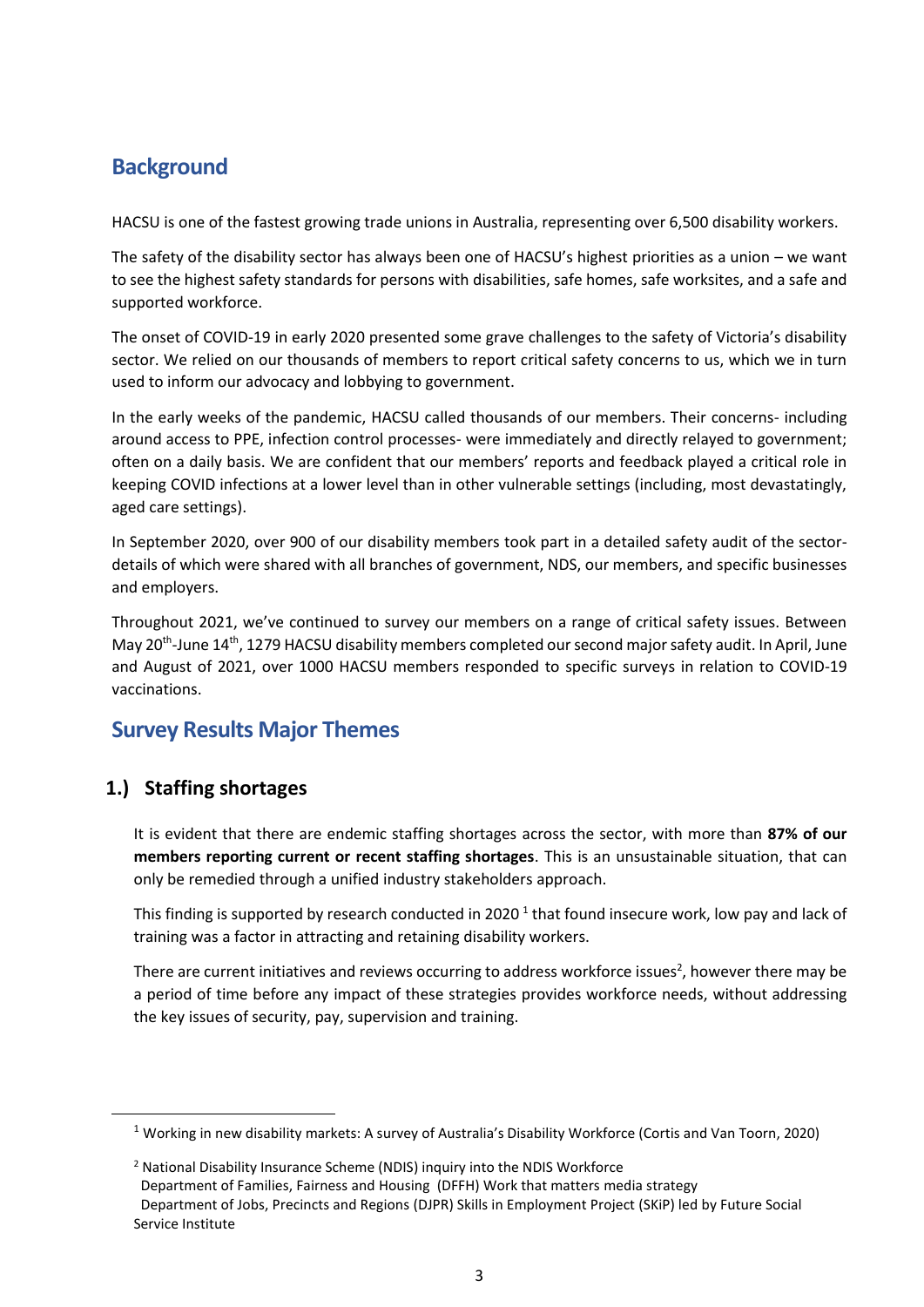## **2.) COVID 19 Vaccine attitudes and access**

The disability sector remains extremely vulnerable to an outbreak of the Delta variant of COVID-19 until the federal supply of vaccinations dramatically increases over the coming months.

HACSU survey results about vaccination conducted in April, June and August 2021 found the following:

|                          | April 2021 | June 2021 | August 2021 |
|--------------------------|------------|-----------|-------------|
| <b>Total Respondents</b> | 1084       | 1004      | 983         |
| $1st$ dose               | 10.61%     | 65%       | 19%         |
| $2nd$ dose               |            | 12%       | 58%         |
| Booked in                | N/A        | N/A       | 2.5%        |
|                          |            | Total     | 79.5%       |

Of those not vaccinated or booked in:

|                               |              | April 2021 | June 2021 | August 2021 |
|-------------------------------|--------------|------------|-----------|-------------|
| Plan to get vaccinated        | Respondent % | 74%        | 65%       | 14%         |
|                               | Total %      | 65.4%      | 36.8%     | 3%          |
| Do not plan to get vaccinated | Respondent % | 26%        | 35%       | 86%         |
|                               | Total %      | 23%        | 19.4%     | 17.5%       |

Of those not planning to be vaccinated: Reason provided:

| <b>REASON</b>             |                | April 2021 | June 2021 | August 2021 |
|---------------------------|----------------|------------|-----------|-------------|
| Safety concerns           | Respondent %   | 76%        | 75.6%     | 65.5%       |
|                           | Total %        | 17.4%      | 14.5%     | 11.4%       |
| Opposed to vaccination    | Respondent %   | 11.7%      | 13%       | 10%         |
|                           | <b>Total %</b> | 2.6%       | 2.5%      | 1.7%        |
| Will not be vaccinated if | Respondent %   | N/A        | N/A       | 87.8%       |
| mandated                  | Total %        |            |           | 15.3%       |

#### **Key findings:**

By August, almost 80% of respondents had a vaccine or were booked in.

Between April and June 2021, a notional increase of 9% of respondents did not plan to get vaccinated, however this was reduced to 8% below initial rates by August.

Hesitancy due to safety of vaccines remained constant from April to June, however decreased in August by about 10%.

Designated COVID vaccine hubs, and the dedicated vaccine blitz for disability workers held in early June had a positive impact with 22% of respondents receiving a vaccine as part of the 'blitz'.

In the August survey conducted, a question about mandating was included – with just over **15%** of total respondents saying they would still not be vaccinated even if mandated (88% of those not planning to be vaccinated)

Vaccinations of Pfizer was 57% and Astrazenica was 43%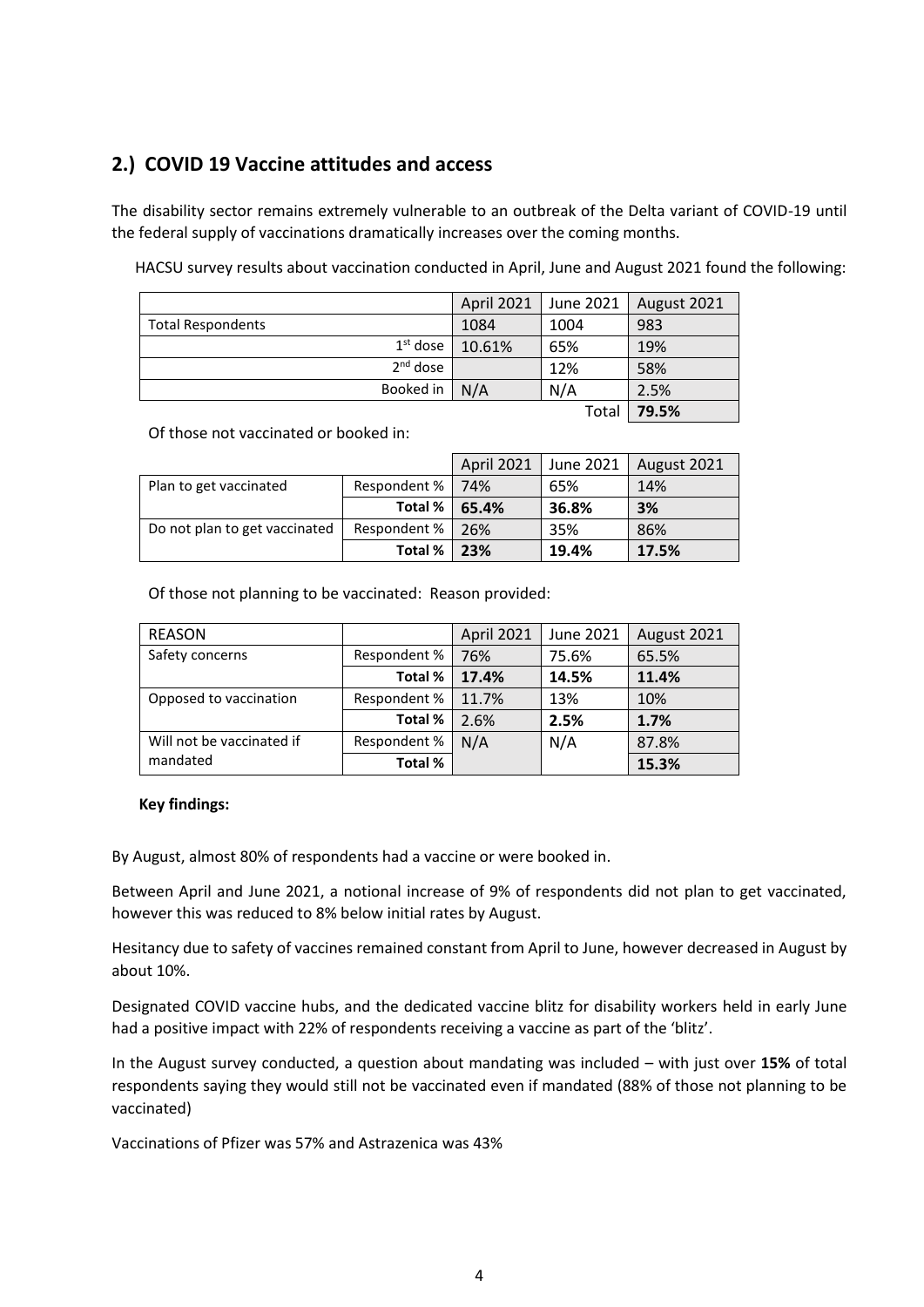## **3.) Disciplinary processes, WorkCover, and the mental health impacts**

Almost 10% of respondents have been absent or stood down from work due to a workplace allegations or investigation in the last 12 months. This is an abnormally high number and is a recent phenomenon. It is unsustainable, completely at odds with other industries, often appears unjustified, and is having a truly devastating impact on the mental health and wellbeing of the disability workforce.

**Discipline –** 119 Respondents (9.3%) had been stood down and of those:

Length of time stood down: 46.02% less than 3 months 25.66% between 3 and 6 months; 21.24% between 6 and 12 months, 7.96% more than 12 months

This is alarming and not only a major contributor to mental health issues, but financially irresponsible and damaging to the workforce.

Effect on Mental Health (Of 115 respondents)

.9 % reported no effect (1)

5.2 % reported a mild effect (6)

25.2 % a moderate effect (29)

68.7 % reported a severe impact (79)

#### *That is 94% of respondents who had significant mental health effects (moderate to severe).*

#### **Workcover**

11.61% of 1266 Respondents had been absent from work on Workcover and of those:

#### Absence

54.07% less than 3 months

13.33% between 3 and 6 months;

17.78% between 6 and 12 months,

15.56% more than 12 months

Effect on Mental Health Total Respondents:

8.4% reported no effect

15.27% reported a mild effect

35.88% reported a moderate effect

43.51% a reported a severe impact

This equates to almost **80% of respondents who had significant mental health effects** whilst on Workcover (moderate to severe).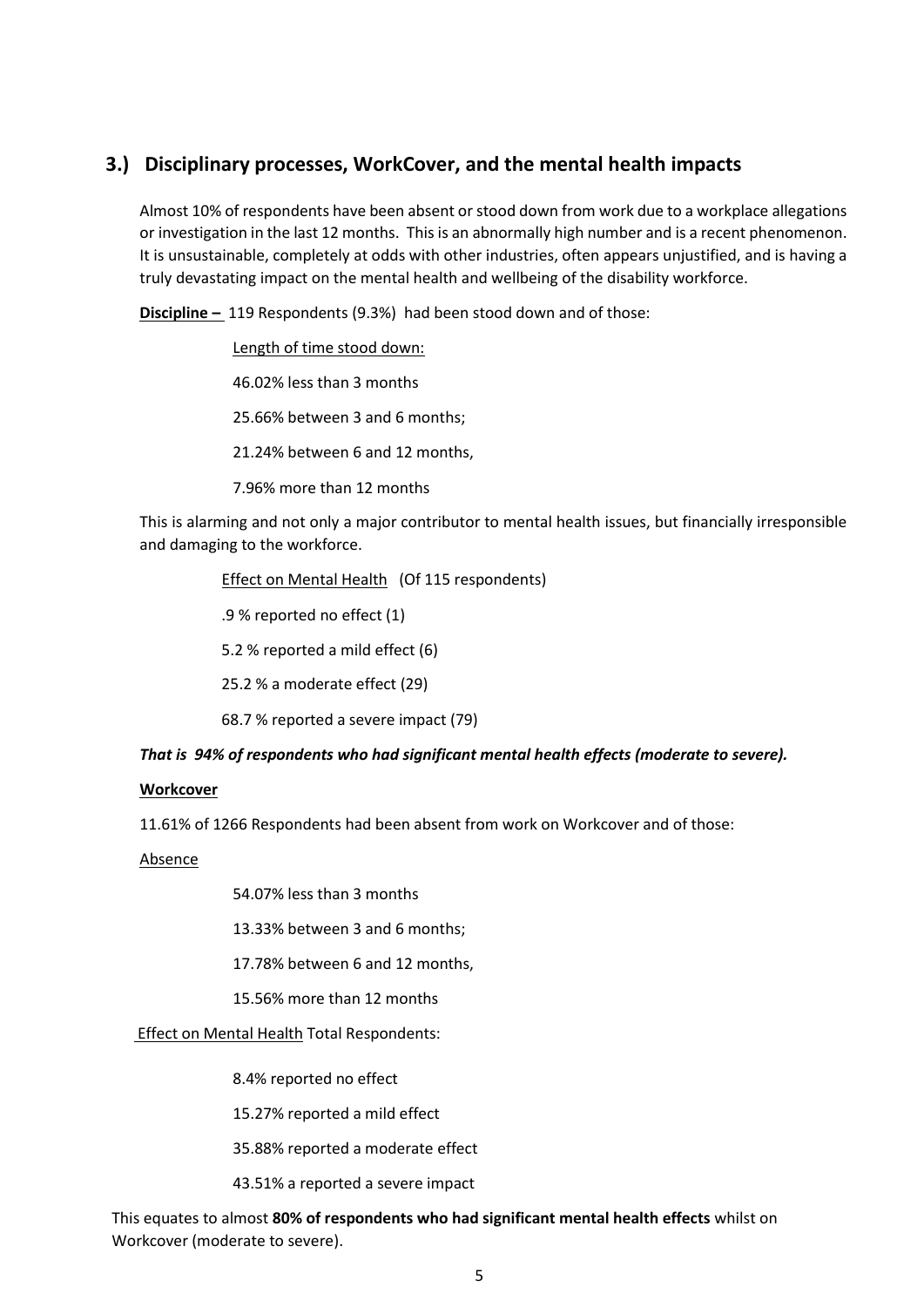#### Access to services/Treatment

95.42% sought services and treatment from a GP

24.43% accessed Employee Assistance Program (EAP)

66.41% sought emotional support from a family member or friend

61.83% accessed prescription medication

29.01 % attended a hospital including emergency departments

.76% sought no support or treatment (1 person)

#### Return to Work

Less than half of employers assisted workers to return to work through a formalised Return to Work plan.

49.61% Return to Work Plan

20.93% reported they were not adequately supported to return to work

13.95% did not return to work

#### Supports

HACSU members away from work for discipline and Workcover reported the following about what would have supported them more:

38.28% Provision of information

58.59% Regular communication

24.22% Dealing with discipline matter faster

This supports the view that having access to information, good communication and expeditious processes supports employees to return to work and maintain good mental health.

## **4.) Health and Safety**

#### Designated Work Groups (DWG)

Almost 70% of workplaces reported not having a DWG.

Only 30.55% of respondents reported that they had a DWG in their workplace.

42.34% of 1162 respondents were uncertain if they had a DWG at their workplace, and 28.14% responding that they did not.

#### Health and Safety Representatives (HSR)

Almost 50% of respondents reported that they were did not have a HSR or were unsure if they did in their workplace.

> 50.99% Yes 31.02% No 18.68% Uncertain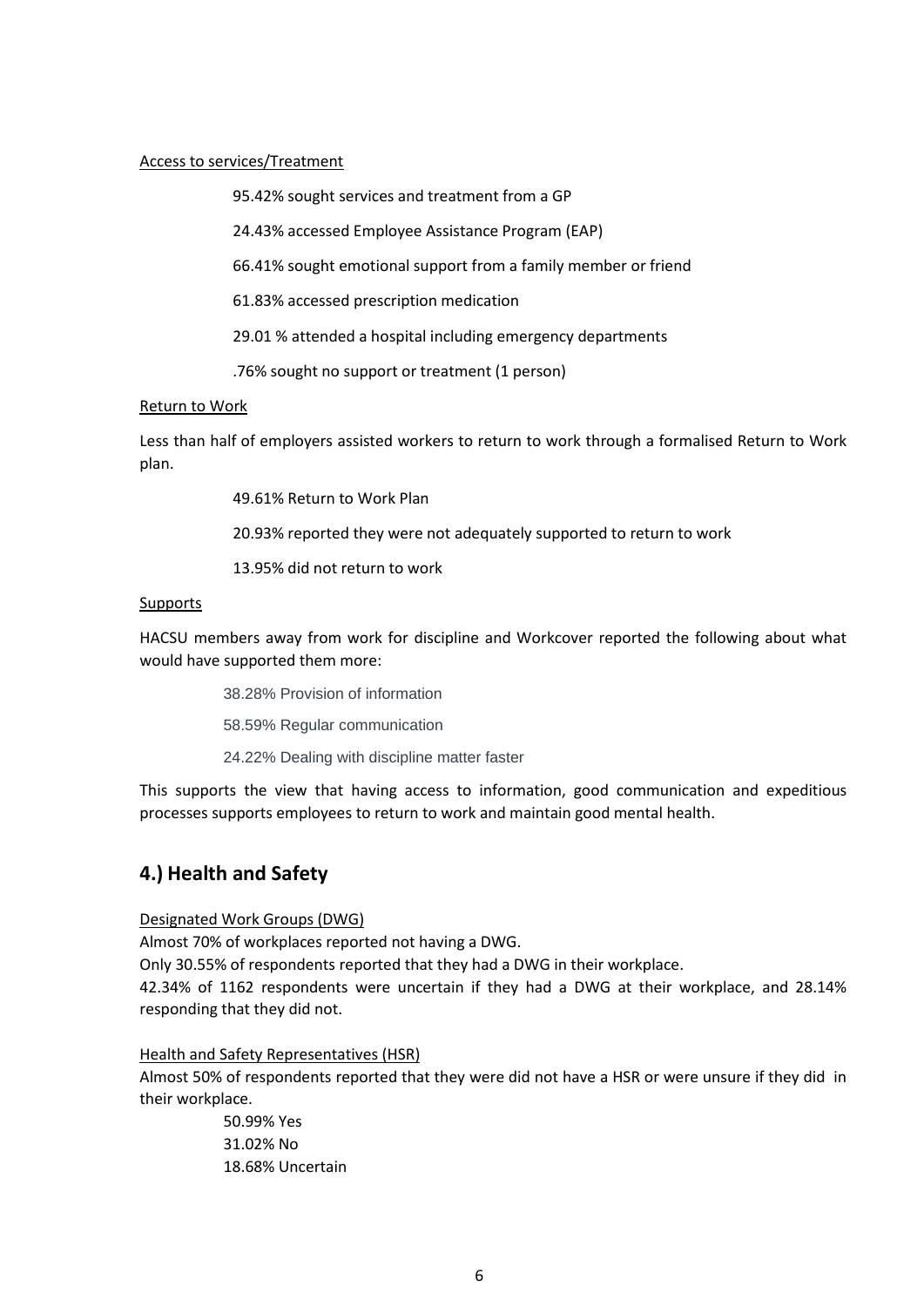Of those **only 57.56% knew what a HSR does**, with 30.08% saying they knew somewhat what they did, however only 36.74% report occupational health and safety issues to their HSR, with the majority reporting only to their Manager 56.28%.

Only 50.39% of respondents have the HSR details displayed in their workplace.

#### Response to OH&S issues

When asked how well employers responded to OH&S concerns that have been raised, **more than 60% or 1145 respondents reported that the response was inadequate.** 

> 19.74% Very well 39.13% Well 25.33% Poorly 10.83% Very Poorly 6.81% Not at all

72.83% of 1152 respondents reported being comfortable with reporting issues as they arose, and for those who didn't, analysis of barriers of the 283 comments could be categorized as follows:

- 47% No response, lack of action, not worth it as nothing changes 14.5% Impact on job security 13.4% Feel unsupported and unvalued
- 9.9% Concerned about being seen as being difficult/ troublemaker

There was however, a high level of clarity on COVID 19 reporting processes with almost 90% of respondents saying they were clear on how to report COVID 19 concerns

These results indicate that there is a lot of work to be done in education about health and safety, attraction and support of health and safety representatives and systems relating to employee supports, particularly in relation to the resolution of issues, that impact on future reporting.

## **5.) Occupational Violence and bullying**

#### Occupational Violence:

More than half of respondents have experienced occupational violence in the last 12 months.

Of those:

53.09% have experienced physical violence,

66.94% have experienced psychological harm,

20.52% have experienced discrimination, and

6.68% have experienced gender based violence.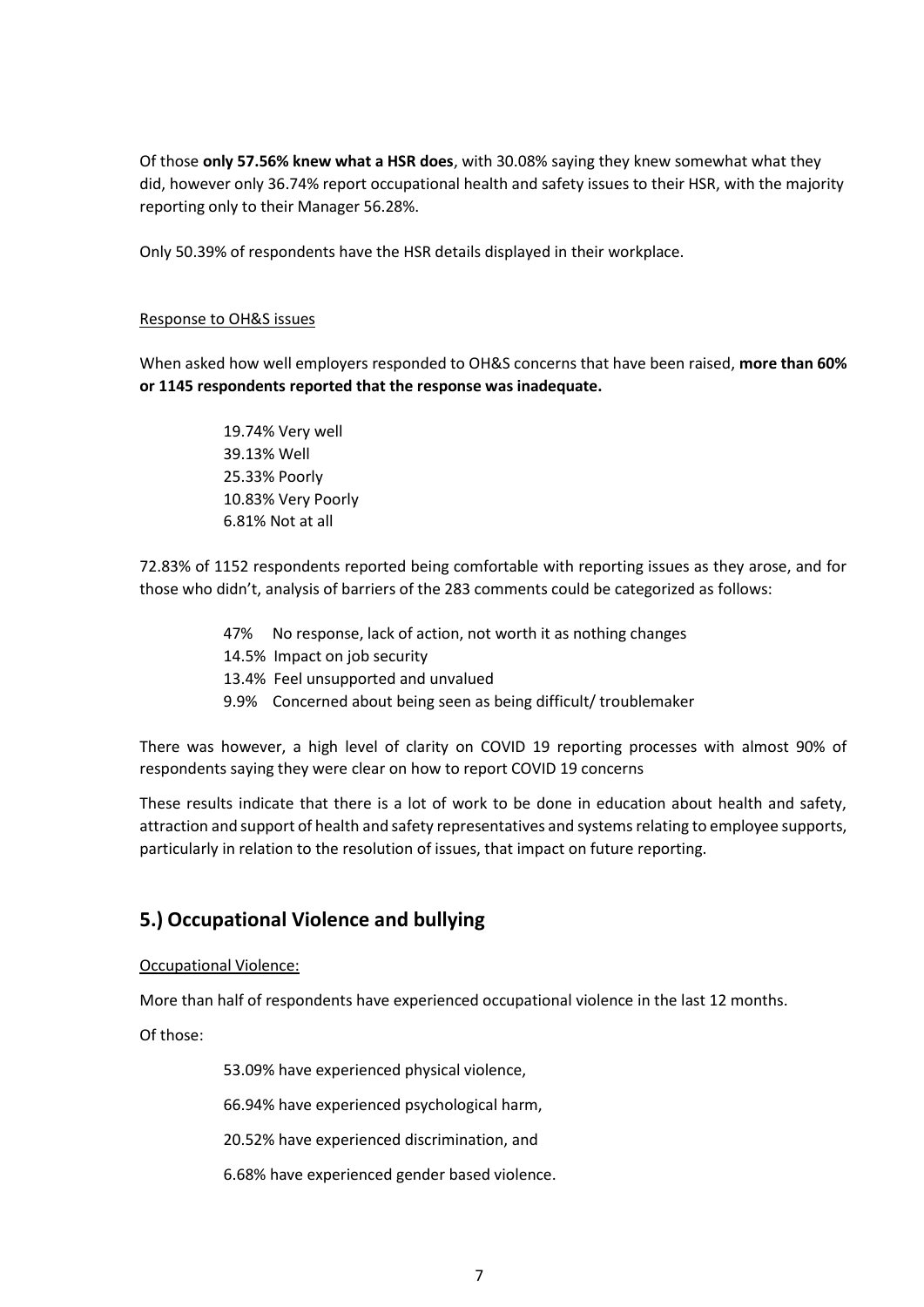Of those respondents who have experienced occupational violence in the last 12 months, the majority have experienced it multiple times.

Only 11.752% report an isolated incident

51.88% report between 2-10 incidents

5% of respondents report experiencing occupational violence multiple times *per day*.

Most incidents of occupational violence resulted in injury or illness (57%), with 76% reporting a psychological injury, and 31% reporting a physical injury.

As a result of occupational violence, 45% of those impacted sought medical help from a GP, and over 20% required prescription medication. However only 7.57% made a Workcover Claim.

Bullying:

In the last 12 months more than 40% of 1127 respondents had been bullied at work, with the majority being reported from a co-worker or Manager.

> 18.38% client or consumer 11.31% A family member, friend of carer of a client or consumer 56.97% A co-worker 54.14% A manager 9.49% Other

## **Summary and Recommendations:**

These survey results provide clear evidence that there is a lot more to be done to keep Disability workers safe from Occupational Violence and bullying, and better supported through issues of injury and disciplinary processes.

HACSU have always, and will continue to work collaboratively with government agencies, WorkSafe, NDS, and disability providers to address these issues and ensure that disability workers health and safety is always considered a priority.

## **Key Recommendations:**

- 1. Extend and continue to support funding toward Workforce strategy initiatives to ensure a sustainable and valued workforce
- 2. Continue to lobby for greater Workforce standards that ensure secure, safe, supported and adequately paid workforce
- 3. Development and maintenance of a coordinated University, TAFE, and Senior High School links programs aimed at increasing the recruitment of suitable candidates to the sector
- 4. Government agencies to develop a stronger Vaccine hesitancy strategy that includes paid time for workers to access vaccination forums, develop and dissemination of educational materials targeted to disability workers, and leave provisions to increase vaccination rates and attitude.
- 5. Best practice for discipline matters to be reviewed and adopted from the HACSU Discipline and the effects on Mental Health in the Disability Sector Paper<sup>3</sup>
- 6. Mandatory Occupational Health and Safety Training for all Managers in disability services to be funded and reported

<sup>&</sup>lt;sup>3</sup> HACSU paper on Discipline and the effects on Mental Health in the Disability Sector September 2021